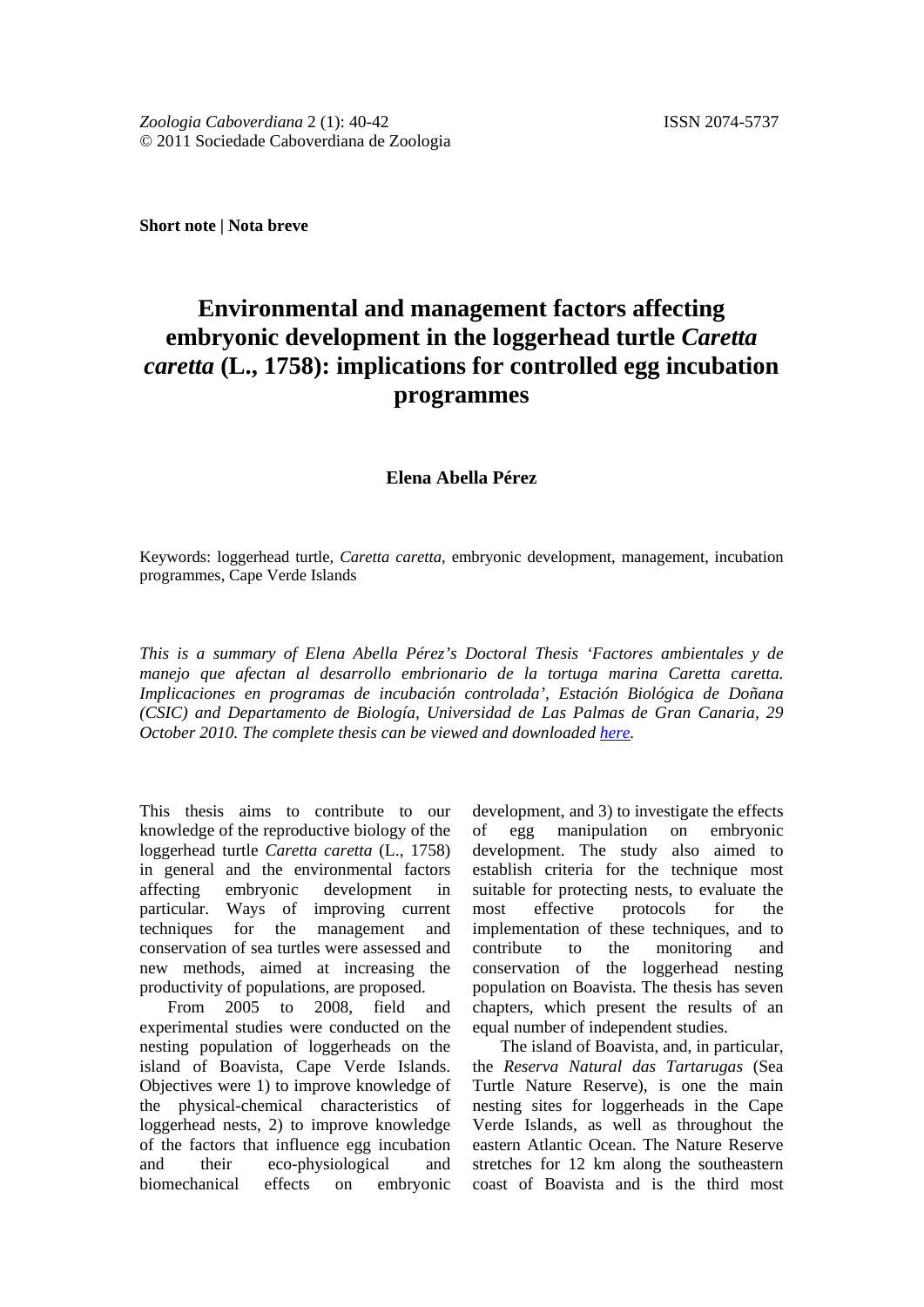important site worldwide for loggerhead hatchling production, rendering its protection and conservation essential. On Boavista, the most important area for hatchling production is the *ca.* 10 km stretch of beach between Ponta do Roque and Ponta Medronho, located within the *Reserva Natural das Tartarugas*. Here, between 200,000 and 300,000 eggs may hatch each year, i.e. 65- 70% of the total number of hatchlings on the island. Along the western coast of Boavista few turtle young hatch, while *ca.* 10% and 15% of young hatch on the northern and eastern beaches of the island, respectively.

The analysis of data from daily counts of nesting activity during the 2005 nesting season showed a great daily variability among different beaches (from João Barrosa to Ladjedo Teixeira) in the number of nests, nesting success and incubation success. It was found that some beaches, such as Ponta Cosme and Curral Velho, where a large number of nests are laid, produced few hatchlings. Calheta and João Barrosa, despite being the beaches with the greatest production of hatchlings, do not host the largest number of nests. Very high densities of nests per linear metre of beach were found in the study area, with a maximum of 2.9 nests at Ladjedo Teixeira beach. This is the highest density of loggerhead nests documented worldwide.

By taking into account the initial clutch size and the number of exhumed nests, it was estimated that the mean emergence success of nests on Boavista, calculated by the number of nests on each beach studied, is 31.3% for the island as a whole. The fertility rate of nests was measured using two different techniques: 1) through observation of the embryonic white spot (animal pole) between 12 and 96 hours after oviposition, and 2) through analysis of the material obtained in exhumed nests. The average fertility rate of loggerhead nests on Boavista is higher than 93% (measured with the white spot technique). It varies between 75% and 100% among nests and does not change seasonally. The results indicate that, at this moment, fertilization of eggs, abundance of breeding males and sexual health are adequate to guarantee an optimal reproductive success. The estimation of fertility rate through the observation of the embryonic white spot is a precise, simple and

relatively unsophisticated method, which can be carried out in the field without affecting emergence success of nests or sacrificing embryos. Estimation of fertility rate through exhumation of nests and assessment of dead eggs has proven to be a very imprecise technique and its application is not recommended. The main causes of nest mortality in the field were natural: tidal flooding, predation by the ghost crab *Ocypode cursor* (L., 1758) and deposition of clay and silt substrates. Nests located in the flooding zone had a mortality of 100%.

The nesting and incubation season (June-October) of the loggerhead turtle in Cape Verde coincides with the warmest period of the year. During the study, incubation temperature of the nesting substrate was recorded at different beaches on Boavista (north, south, east and west) with temperature loggers programmed to record the temperature every 30 minutes. The incubation temperature in natural nests was also recorded. During the nesting seasons 2005 to 2008, the average temperature at incubation depth was 29.7ºC. Significant interannual, seasonal and spatial variations were found in incubation temperatures, which complicated the estimation of sex ratio of hatched young. Average temperature during the second third of the incubation period varied between 27.9ºC and 31.4ºC. The average sex ratio among hatchlings was 78% female, but this value can decrease to 47% in years with low temperatures. The average incubation time was estimated to be 57 days. Apparently, sex ratio on Boavista is more balanced than in other populations in the Atlantic and Mediterranean. However, calculating how incubation temperature would change if environmental temperature increased 1 or 2ºC, as has been predicted by some for the next decades, shows that the proportion of females would increase to 89.4% and 95.5% respectively.

Natural nests in substrates with a high content of clay or silt had higher mortality rates than nests in sandy substrates. Experiments showed that clay and silt substrates can cause mass mortality in nests and that those nests relocated to hatcheries with traces of clay or silt had higher mortality rates than nests in substrates without. Eggshells that were exposed to clay and silt in the laboratory suffered from